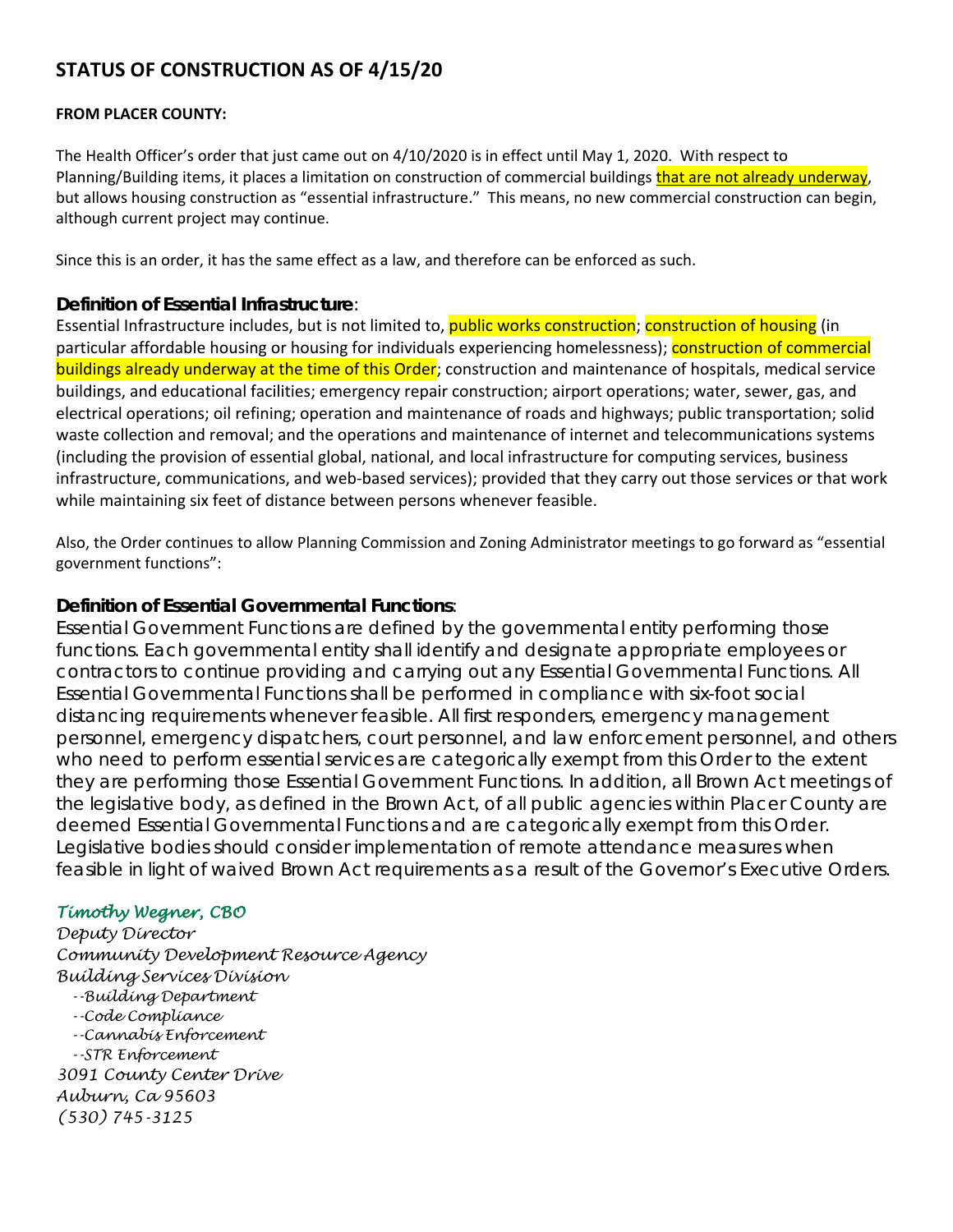#### **FROM NEVADA COUNTY:**

Today the County will be issuing a clarifying order to supplement the existing state stay at home order and defining essential services. The order does not change the current status and definition of the construction industry that has already been established by the state order. I wanted to reassure you of this as additional orders that get issued often get interpreted as more restrictive across the board and this isn't the case. If you have any questions regarding this or once you review the order that gets released today please don't hesitate to reach out to me directly.

Thanks!

# **Craig Griesbach**

Director of Building  $\triangleright$  Code Compliance Division Cannabis Compliance Division Community Development Agency County of Nevada (530) 265-1583 (office) (530) 913-1583 (cell) (530) 265-8794 (fax)

### **FROM TOWN OF TRUCKEE:**

The Town's Code Compliance Officer, Caitlin Safford has been working to respond to safety issues, including those associated with the COVID-19 Stay Home Order. These include complaints of short term rentals and businesses operating in violation of the Governor's order. A reminder that: 1. Non-essential businesses should be closed until the order is lifted. 2. Short term rental complaints can be sent to tot@townoftruckee.com. 3. Construction is still currently deemed an essential function and therefore, continues with corresponding building permits. Building Department staff continue to process permit applications as usual. You can apply for building permits online through the Town's website. We appreciate all of our community members who continue to follow the Governor's order. Our goal is to insure a safe and healthy environment in order to provide a high quality of life for our community. Stay Safe & Stay Healthy Truckee.

### **FROM MARTIS CAMP ASSOCIATION:**

MC Contractors, Vendors, House Managers and Landscape teams:

On Friday, April 10th, Placer County issued updated COVID‐19 rules for essential workplaces/industries. After being carefully reviewed by Martis Camp's General Manager, legal counsel and the MCCA board, construction will be allowed to continue at this time but Effective Immediately: all construction sites must strictly adhere to the "Physical Distancing Protocol" as detailed by the County. (see links below)

Per MCCA Board direction, continued access to job sites is now contingent on compliance with these directives and failure to do so may result not only in fines but in sites being shut down entirely until the county's Shelter In Place restriction is lifted.

If you haven't already become familiar with the updated orders and specific distancing protocols, please do so immediately (again: links below) and communicate this information with your teams, sub-contractors and vendors. A list of these actions must be posted at all jobsites where they will easily be seen by any and all working at the site. Please have this signage in place by the close of business on Thursday, April 16th and send me a photo demonstrating compliance.

Many contractors have already established great jobsite protocols relative to keeping everyone safe and healthy (Thank You!!) but there is always room for improvement. Six-foot-distancing must be taken seriously and enacted from the moment someone steps foot on the jobsite until they drive away at the end of the day. This is an unquestionably challenging item but there is surely at least one tape measure at each job site to aid in clearly establishing what staying six feet away from somebody actually looks like. Doing so will be the difference between NOT getting sick or getting